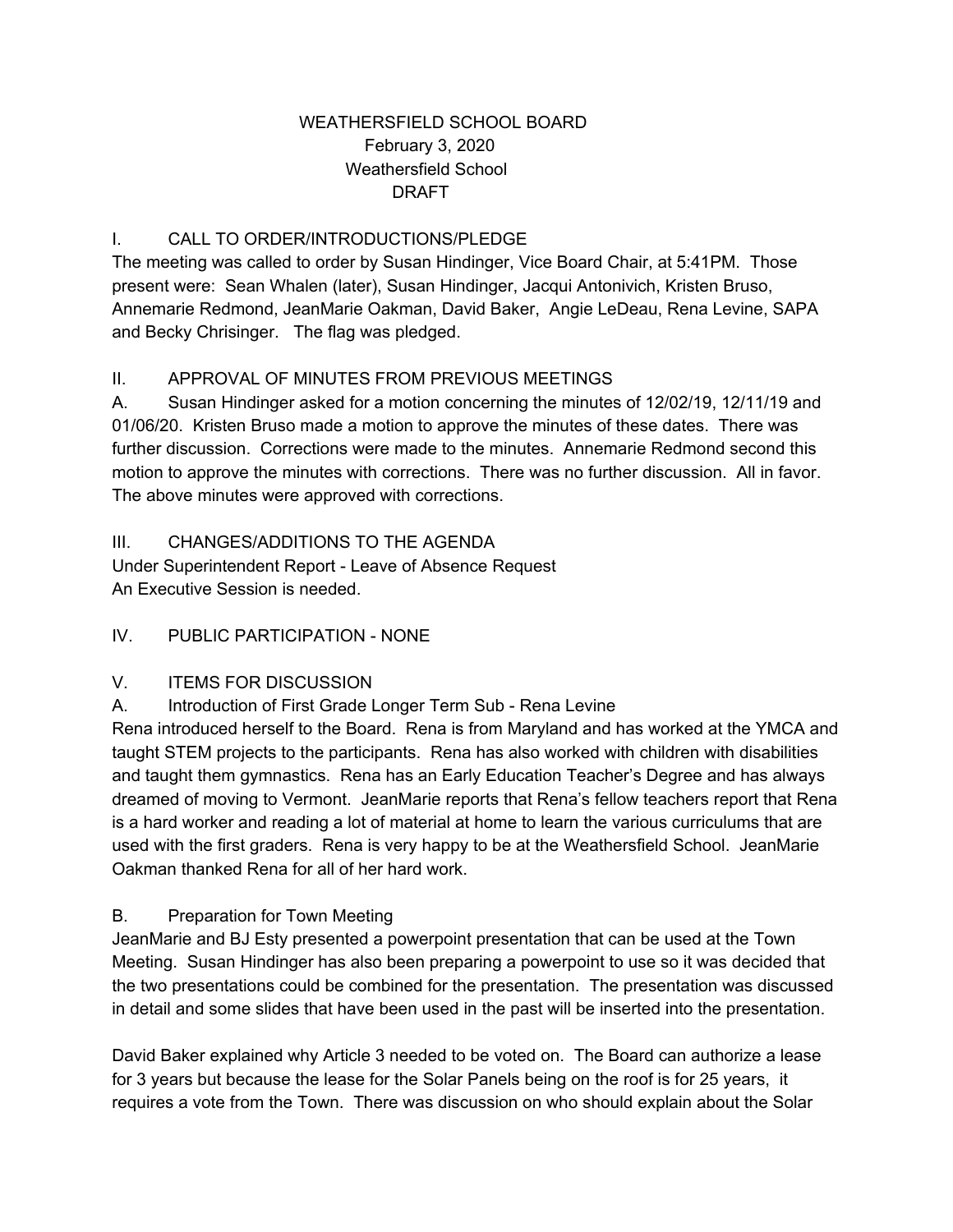Panels and whether this should be Sean Whalen or Steve Synder from Norwich Solar. It was decided that a slide showing the panels on the roof would be good to have in the powerpoint. Jacqui Antonivich pointed out that Article 3 should say "rooftop" specifically to designate where the panels will be located.

There was more discussion around the presentation and discussion around having two empty Board seats and if anyone was running as a write in candidate.

The class size ratio was discussed as there are some large classes for the upcoming school year. The school quality standards for class size will be added to the slide showing class sizes for next year. BJ Esty mentioned that 18 students moved in over the summer of 2019 so that could happen again this summer. An equalized pupil spending slide will be added to the presentation.

There was discussion that high school vouchers are still coming in. There was discussion about the general fund projected budget.

David Baker mentioned that there will most likely be a question about SU Assessments. It should be mentioned that Technology and technology equipment are now in SU Assessments and not listed in the local Budget.

Rena Levine was added to the Welcome to New Staff Members slide.

There was more discussion around merging Susan Hindinger's presentation with JeanMarie Oakman's and BJ Esty's presentation and adding some slides that show the numbers presented in a simple format. BJ Esty and Susan Hindinger will work together to put the slide shows together.

There was discussion on who would present at the Town Meeting. David Baker will gather information about the Food Service program.

The pamphlet that Annemarie Redmond put together with input from Sean Whalen was looked at and discussed. There was discussion on shortening the wording. Board members will send edits to Annemarie by 02/07/2020. It was discussed that the pamphlet should be mailed the week of the 15th and no later than the 02/21/2020. The Board will meet to put the stamps on the pamphlets on 02/19/2020 at Susan Hindinger's home and this will be a warned meeting. The Board, JeanMarie Oakman and David Baker mentioned how well Annemarie put the pamphlet together.

#### VI. SUPERINTENDENT REPORT - David Baker

David Baker said there is a request from Jennifer Robey, the Spanish teacher, to have a leave of absence for the school year of 2020/2021. This would be a leave without pay. Jennifer has an opportunity to travel abroad and learn more language skills. The Board feels there is value